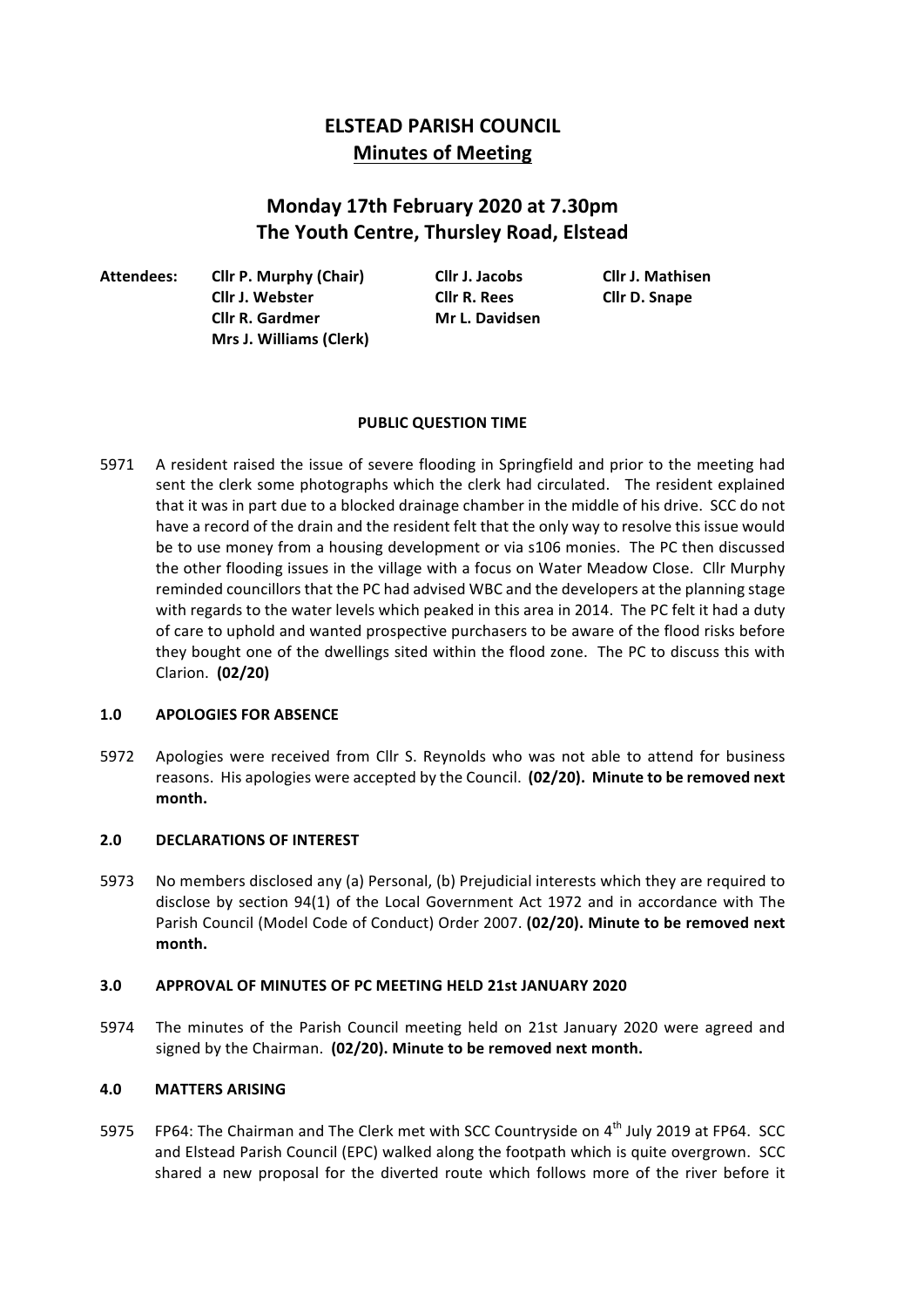doglegs back to join FP65. Stakeholders were consulted on this proposal in Autumn 2019. The Clerk has contacted SCC on a monthly basis to follow up on what the next stages are now that the consultation is complete. The Officer has confirmed that SCC has asked for the proposals to be discussed at a Waverley Local Committee meeting to be held on  $13^{\text{th}}$ March 2020 in order for the Local Committee to make a decision whether or not the FP 64 and FP65 can be diverted. The Clerk has forwarded a letter outlining the PC's objections and Cllr P Murphy will speak at the meeting. The Clerk to update the Ramblers. (02/20)

- 5976 Sharks floodlights: The PC to draw up a new agreement with the Sharks. The Clerk to action when the floodlights have been purchased. The floodlights have been purchased and the storage unit is waiting to be installed. EVTC have asked to see the agreement prior to it being ratified so that they can be sure it will not impact their players. The clerk to attend if available when the storage unit is installed  $-$  the ground is still too waterlogged at the moment. (02/20).
- 5913 Cllr P Murphy raised concern over the fencing at the Jubliee playground and the possibility of children being struck by stray balls. The Clerk showed councillors a photograph of fencing bordering an astro pitch. The Clerk to look at retractable options. Cllrs to look at fencing examples at Chiddingfold and Shackleford. No progress reported and councillors to look at this over the Autumn. There is little immediate hazard as the cricket season has now closed. Councillors have also noted that the picket fencing surrounding the play park will need some remedial work but this will be actioned once the need for safety fencing has been determined. It was agreed this should be added to the February agenda so that an agreement can be reached before the start of the cricket season. (01/20)
- 5977 A councillor has raised concern over a chevron missing at the junction of the Milford and Shackleford Roads. One chevron has been reinstated but the second chevron is still missing despite several emails from The Clerk. The clerk has received the following response from SCC Highways saying that the chevron will be reinstated once once the trees around the chevrons marked with paint have been removed. SCC Highways will look at adding more chevrons on the corner on the opposite side of the junction next to existing chevrons, facing the other way. (02/20).
- 5851 Blocked Gully: It is noted that the culvert under Guinea Common is blocked. Clr Harmer asked for The Clerk to send a plan of the gully so that he can confirm if it is SCC responsibility. Cllr Murphy has written to MoD asking for the gully to be assessed and cleared out. RK and Cllr Murphy have visited the gully again and there is a clear depression in the road indicating that the gully is either blocked or broken. Clr Harmer has advised that this section belongs to SCC. (12/19).
- 5915 Website Admin: It was agreed that The Clerk, Cllr Reynolds and Cllr Davidsen would have access to the web in addition to Mrs Davidsen. The Clerk has been trained on how to update the website. Cllr Reynolds to be trained within the next month. The Clerk to arrange a training session for councillors with Mrs Davidsen. **(01/20)**
- 5978 Honeypot House development: Cllr D. Else has alerted enforcement who have requested the developer submits a planning application. Clrs reviewed the planning application in August and The Clerk noted that the application was subsequently withdrawn. A revised application has been considered and objected to by the planning sub committee at the meeting held in October. WBC have passed the retrospective planning application despite objections being raised by the Parish Council as well as by some residents. Cllr D. Else is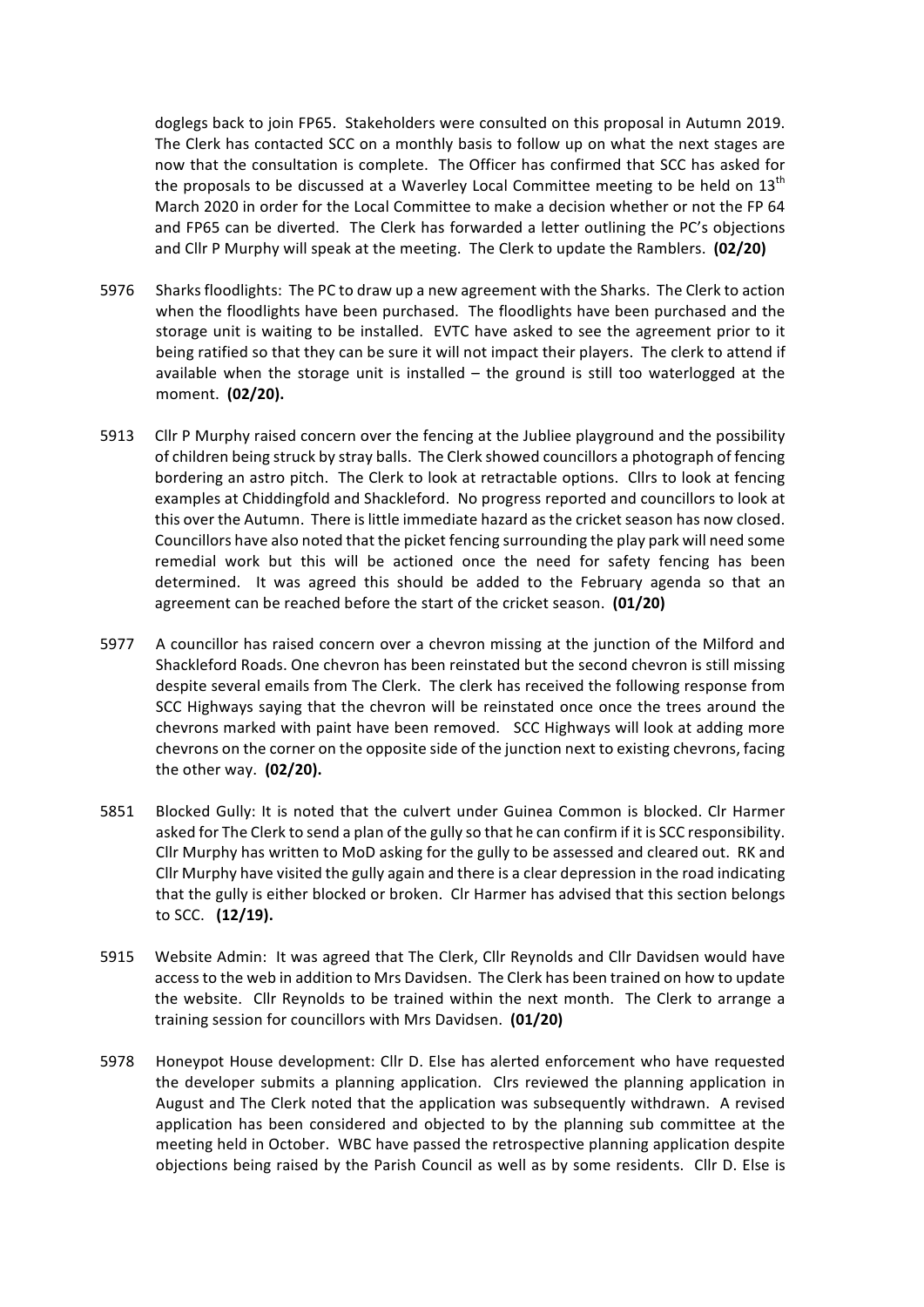following up the use of the retail space part of the development with WBC Enforcement. The retail space is now selling plastic windows. (02/20). Minute to be removed next month.

- 5917 Fence by field by Triangle: Cllr D. Else has alerted enforcement who have confirmed that planning application is not required as it falls under permitted development. The parts of the fence that were over 2 metres have been cut to just under 2 metres. Clr D Else and Mrs Davidsen to follow this up with the enforcement department. There was no further update on this at the January meeting. **(01/20).**
- 5979 VAS: SCC have also now confirmed that the written procedures do not need to be rewritten and so the project may be restarted as per the original agreement. The Clerk has received an email from the Frensham Clerk explaining that SCC have some spare VAS machines that come with brackets and battery that they are happy for each village to have on a long term loan and SCC will install them and move them on the parish's behalf. Each Parish must have insurance cover, a point of contact and purchase two padlocks for SCC to be able to attach to each machine. SCC will then look to schedule a regular day to swap all VAS positions with the respective villages. Councillors approved this and the clerk to advise Frensham PC. The cost of a replacement battery is £35 and the uplift on the PC's insurance is c £20. The Clerk to follow the rota of the VAS (02/20).
- 5980 Cllr Murphy wrote to SCC concerning the fact that the PC is wrongly (in it's opinion) excluded from consultation involving S106 agreements. SCC responded by saying that "SCC note your concern regarding the lack of consultation with local councils on the terms of S106 agreements and S278 agreements. The purpose of these agreements is to secure the necessary obligations to mitigate new development proposals, which are assessed at the *planning application stage by our officers…..It should be noted that it is at this planning application stage that local councils have the ability to comment on the fundamental detail* of any transport or education schemes, and the county council's officers do take into *consideration such representations. Going forward, the County Council's officers are very happy* to receive any views you may have regarding any proposed development or indeed *the mitigation works that might have been put forward by a developer. If we are given* sufficient notice of any shortcomings in the mitigation that has been proposed, then of *course* we can re-consider the mitigation package ahead of any determination by the Local *Planning Authority.* Cllrs agreed that the PC should write a follow-up letter as the letter from Mr Oliver did not answer the points that the PC made. Cllr Murphy to draft the letter and copy Clr Harmer. (02/20).
- 5981 The Smiths Charity has contacted the PC and suggested that groups may apply for a little more money. Councillors agreed that The Clerk should apply for a further  $£2,000$ . The clerk has submitted the application and a response is due within 6 weeks. **(02/20).**
- 5982 Village Green and Church Green Lease: the Heads of Terms as well as the maps of the area were circulated to councillors who agreed that the PC should proceed and renew its lease of these two areas. The Clerk has contacted WBC and started the process. There is nothing further to report and the clerk has followed this up on several occasions. WBC have confirmed that they will ensure that it is progressed but are unable to give a definite timescale at the moment. **(02/20)**.
- 5983 Burford Lodge Rec Signage: The Sharks had asked if the PC can improve the directional signage to Burford Lodge Rec. The current sign is sited too high and away from the slip road. The Clerk to liaise with the tennis club and to arrange to install a sign above the current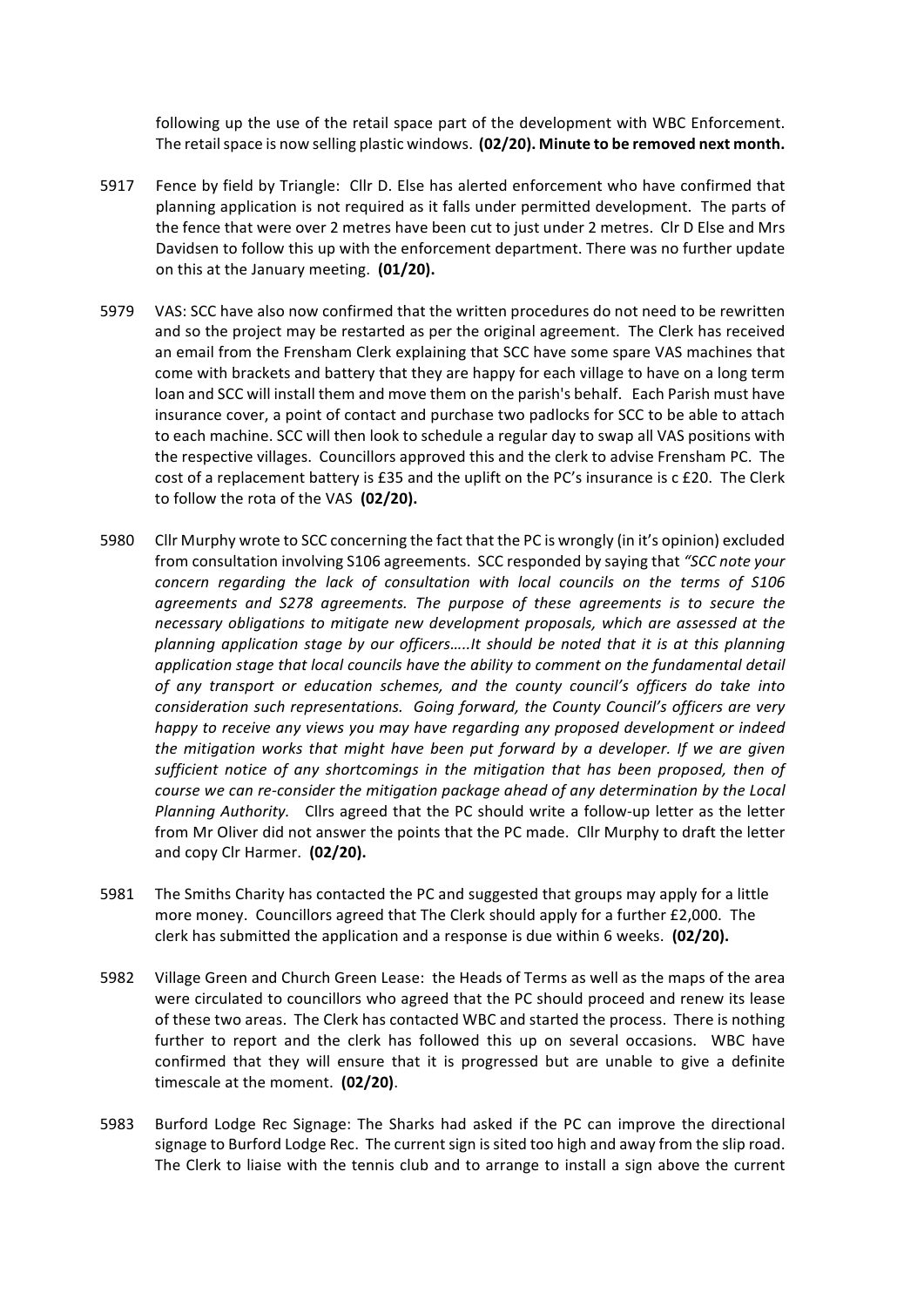tennis club sign. The Clerk has written to the chair of EVTC asking to meet to discuss the position of the proposed directional sign in relation to the EVTC sign. The EVTC have responded 'unenthusiastically' to the siting of a sign. The clerk to discuss further with EVTC when the storage container is delivered for the floodlights. (02/20).

- 5984 Milford Road Telephone Box: BT are unable to prioritise painting the phone box but have offered to provide the paint free of charge. Ian Jeffery has quoted £280 to paint the telephone box in Spring 2020. The council approved this expenditure under its powers of Local Government (miscellaneous provision) Act 1953, s.4. The clerk to contact BT and arrange for the free paint to be delivered. The Clerk advised councillors that due to the weather the phone box would not be painted until Spring at the earliest. (02/20).
- 5985 At the meeting MoD have agreed to repair the potholes on the road leading to the DZ and the work has been completed. MoD have also agreed to notify the PC earlier regarding planning permission for filming. The PC is mainly concerned with the issue of traffic passing through the village and will write to the MoD proposing times of the day for companies to travel through the village. Cllr Murphy has drafted a letter which he circulated to Cllr Mathisen and the clerk. **(02/20).**
- 5986 Councillors discussed whether or not to install CCTV at Burford Rec following the recent spate of anti social behaviour. The Clerk provided details on a number of cameras that The Clerk had sourced. Cllr Davidsen has offered to lend the PC a camera as a trial in order to determine whether this should be progressed. Trial to be undertaken once RK is available. Councillors highlighted that it must be mounted in a safe and secure place. (02/20).
- 5987 Councillors approved the cost of £180 plus VAT for RK to attend a Highways Accreditation course which will allow him to complete vegetation clearance safely. Vegetation clearance has been included in the 20/21 budget. The clerk to liaise with RK and book the course once he is available. The Clerk to write to SCC Highways to ensure that RK will be able to do vegetation clearance once he has attended the course. **(02/20).**
- 5988 The Clerk advised that she had discovered some scrap books with old articles and photographs in them. The Clerk advised that she will discuss with Mrs Davidsen regarding the addition of a history section on the website where such items can be stored. Any councillors seeing articles about Elstead should cut them out and pass them to the Clerk who will scan them. CIr Harmer advised that he would be happy to help scan the older articles for which he was thanked. Clr Harmer has started to scan the books. (02/02).
- 5989 The clerk advised that due to the additional rows having been added in the cemetery it would be nice to add a further bench. Councilors agreed to this. The clerk advised that a member of the public had asked whether a tree in memory of a former resident could be planted. The clerk had said that for safety and maintenance reasons a bench would be preferable. The family to discuss whether they would like to install a bench. The clerk will wait for a decision from the family before ordering the new bench for the cemetery. **(01/20).**
- 5990 The Thursley Road Rec does not appear to be registered. The Clerk has contacted the PC's legal advisers to seek advice on how to register it and is waiting for a response. The PC's legal advisers have asked for the Clerk to forward title deeds etc which the clerk does not have. Councillors advised that we can ay claim to this land as the PC has been responsible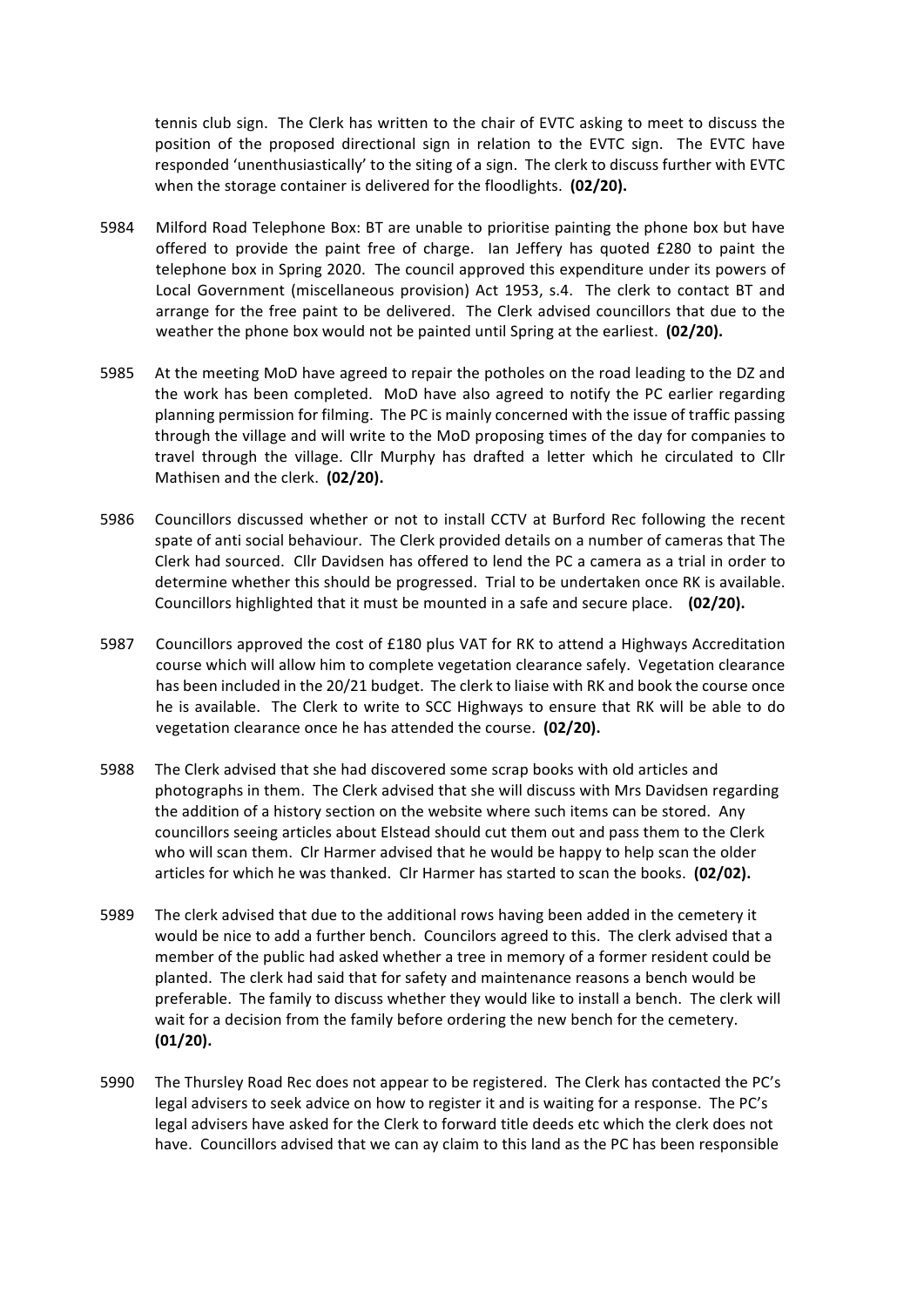for its upkeep for a number of years. The clerk to discuss with the PC's legal representatives. (02/20).

- 5991 A resident asked if there was progress on the surface improvement to Back Lane. The Clerk to liaise with Cllr J. Else. This was discussed in the meting. It was then clarified that the resident was requesting the removal of the metal barriers. Cllr J Else advised that this wold not be something that WBC would allow. (02/20). Minute to be removed next month.
- 5941 Footpath across Marcus's Triangle: The PC been waiting to hear back from SCC with a definitive statement relating to the commonland status of the land to be taken for the proposed footway by Marcus's triangle. Notices were seen advertising that works were due to start w/c 20<sup>th</sup> January however the PC had not received a definitive statement concerning the ownership of the land. The Clerk, Mrs Davidsen, Cllrs J and D Else and Clr Harmer met on site with Mr Cooper SCC and discussed the safety concerns and the fact that this was a circuitous route to the centre of the village. An alternative suggestion of upgrading FP61 was discussed and SCC said that they would support this option on the condition that WBC enforcement provided written support. If written support was granted Mr Cooper would defer the works until a formal decision was made. (01/20).
- 5992 LAP at Water Meadow Place: The Clerk and Cllr Murphy had visited the proposed site for the LAP. The proposed area is very small and sits on a steep slope at the bottom of which is a deep culvert. The LAP is considerably smaller than guidelines state. Clr Jacobs, The Clerk, Mrs Davidsen and Cllrs J and D Else met with planning enforcement officers to discuss the proposed LAP as well as The SANGS (specifically the boardwalk following the recent flooding) and the fact that some properties appeared to be inhabited prior to the January hand over date. Planning officers listened to concerns and agreed to look into whether there have been any breaches. The issue of the footpath around the triangle was discussed and it was agreed that WBC would liaise with SCC over the deferment of the proposed works due to begin on  $20^{th}$  January 2020. **(01/20)**
- 5993 The clerk followed up the remedial repairs to BW69 that had been agreed by SCC Countryside. The clerk was advised that it was still due to be completed before the end of March 2020 and that SCC Countryside were waiting on SSI consent. There has been no further progress but the clerk has followed this up. (02/20).

# 5.0 **REPORT FOLLOWING ST JAMES PRIMARY SCHOOL STAKEHOLDER MEETING HELD 21<sup>ST</sup> JANUARY 2020**

5994 The Clerk and Cllr Snape attended the stakeholder meetings. The school wanted attendees to feed back to them on their objectives. The Head and Deputy Head are keen to work with the PC but it is unclear how this can be achieved. The school has three objectives: (a) financial and environmental sustainability (car parking, car share schemes, 'lollipop lady'), (b) integration with the community and (c) wellness. It was thought that Our Elstead could connect with the school under objective (b) by encouraging school involvement with its seasonal sweeps and planter projects. EGC could interface with the school under objective (c) by helping with the school's wildlife hub and providing gardening expertise for the schools' poly tunnels. The school emphasised that it has no plans to open a pre school. The PC to develop a strategy to engage with the school. Cllrs Snape and Rees to be the PC interface for the school. The clerk to advise the school. (02/20). Minute to be removed **next month.**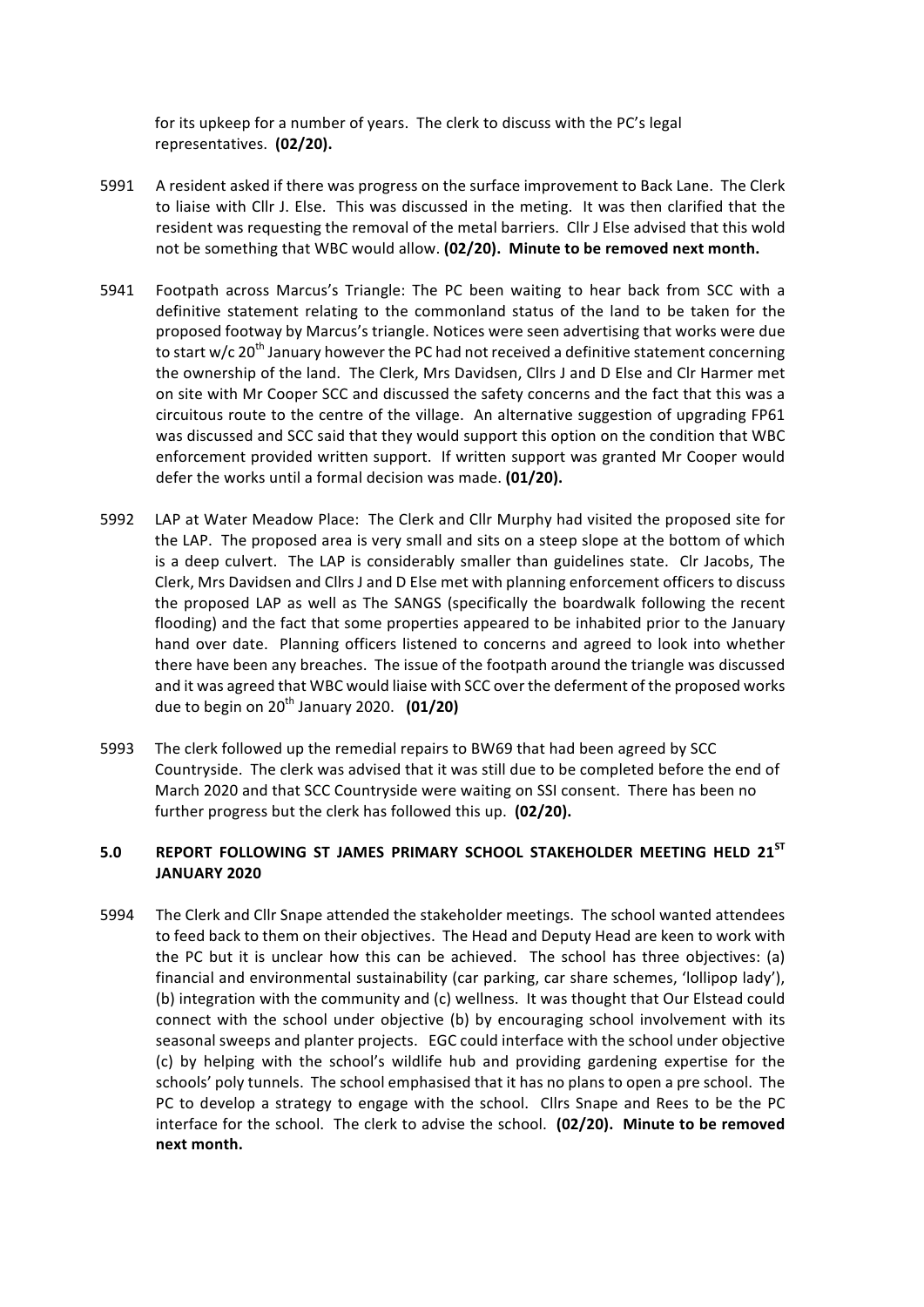## **6.0 REPORT FOLLOWING THE MEETING WITH WBC HELD 12TH FEBRUARY 2020**

5995 Cllr Murphy, Cllrs D and J Else and The Clerk met with Mr Elland (Head of Planning, WBC) and walked FP64 and surveyed the proposed LAP at Water Meadow Place. WBC need to check the legal situation regarding the obligations of the developer to build a footpath and whether there is the possibility of the developer improving FP64 as a link to the village rather than the proposed footpath around Marcus's Triangle. WBC to also investigate the legal obligations relating to the provision of a LAP at Water Meadow Place as this condition has been discharged. **(02/20)**

## **7.0 WBC UPDATE**

- 5996 There was much facebook coverage on the horse in the field opposite the Mill. The horses were moved for a couple of nights but have been returned to the field. (02/20). Minute to be removed next month.
- 5997 The recent spate of fly-tipping at Marcus's Triangle will be removed by WBC. (02/20). **Minute to be removed next month.**
- 5998 WBC's full council will meet tomorrow to approve the 20/21 budget. (02/20). Minute to be removed next month.
- 5999 Tree fell on a house in BInscombe WBC is providing support to the owners. (02/20). **Minute to be removed next month.**
- 6000 Milford by-election was won by an Independent, Maxine Gale. **(02/20). Minute to be** removed next month.

#### **8.0 SCC UPDATE**

- 6001 Clr Harmer advised that FP61 could be dealt with in the usual way and had asked SCC to look at it to see what would be required in order for the surface to be improved. (02/20)
- 6002 Stuart Copping has been looking at flooding issues in Elstead. Oxenford Farm has also been assessed (water runs off the field opposite). CIr Harmer to discuss with Witley PC as it falls within their parish. (02/10).
- 6003 There have been further discussion regarding the the blocked drain opposite Hunters Farm on Seale Lane. There is a lot of water in the road and SCC are returning to investigate on 22nd January 2020. **(02/20)**
- 6004 Cllr Mathisen raised the issue of Fubrook Lane the side of the road near to Thundry Farm
- 6005 The C thanked SCC for repairing he pothole on Thursley Road which seemed to have happened overnight. (02/20). Minute to be removed next month.

#### **9.0 NEIGHBOURHOOD PLAN UPDATE**

6006 NHP Redraft: the final draft is expected and a meeting to be arranged to agree next steps and a target date for consultation. **(02/20).**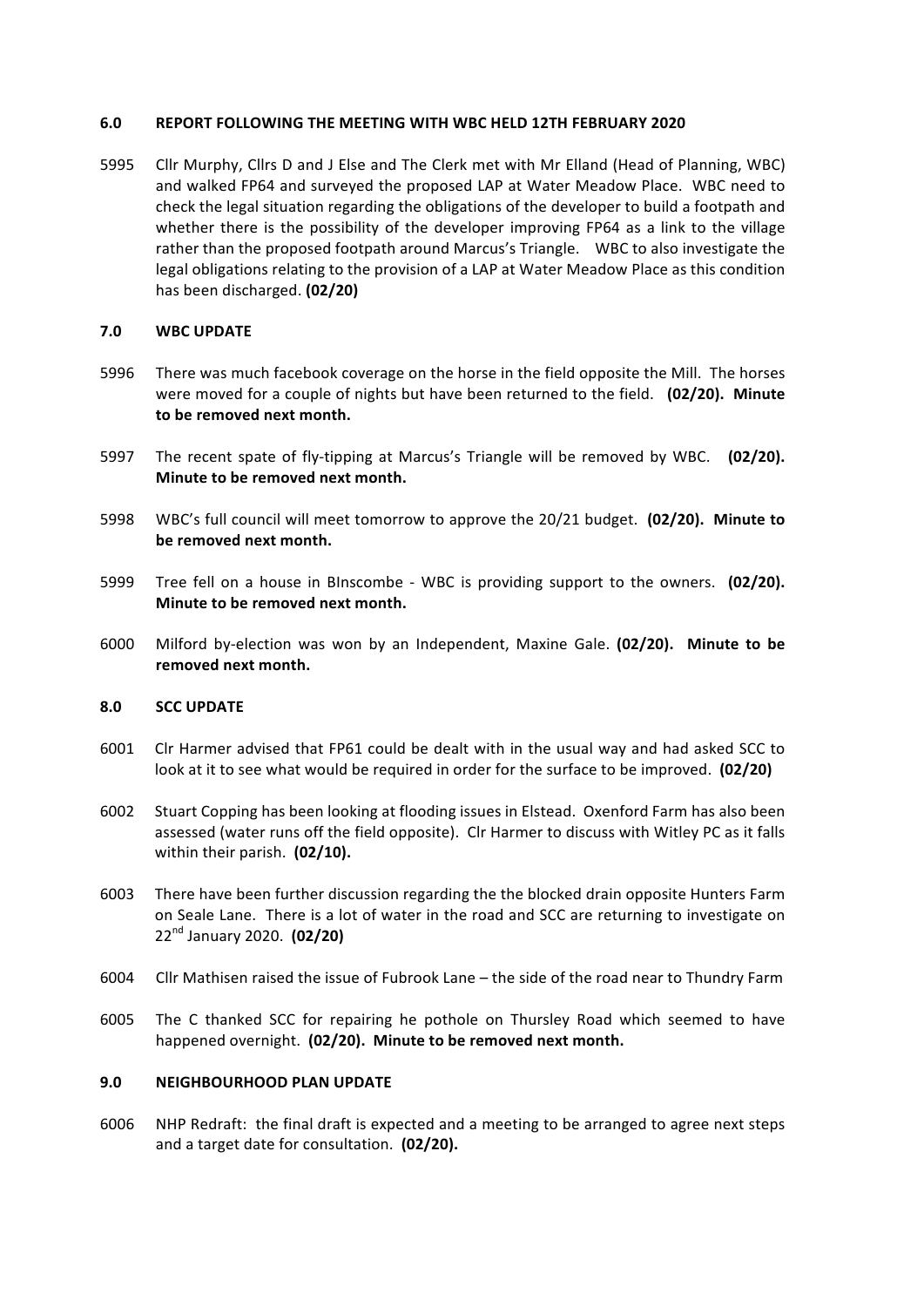- 6007 Settlement Boundary: Cllrs Jacobs and Mathisen have conducted an analysis of the Settlement Boundary. Members of the NHP SG met on 25.10.19 and there is now a coherent plan. Minor amendments that are being made to the Settlement Boundary will be listed as an appendix at the end of the NHP. JLW and DV (Nexus) to complete this. Once complete it will form an appendix to the draft NHP. (02/20)
- 6008 HRA: WBC have confirmed in writing that a HRA is needed. The Clerk has instructed Aecom who have just forwarded their HRA report. Nexus Consulting are liaising with Aecom and the HRA will be ready for inclusion as a supporting document for the NHP regulation 14. **(02/20)**
- 6009 Local Green Space Assessment Paper: JW and JJ to complete with Nexus. (02/20).
- 6010 NHP SG Meeting: it was agreed that an NHP SG meeting should be arranged for w/c 24th February once the final draft was available. (02/20)
- 6011 The Clerk to draw up a leaflet advertising the NHP Regulation 14. Cllr Jacobs asked if all councillors could be available to help with the leaflet drop. (02/20)

# **10.0 OUR ELSTEAD UPDATE (OE)**

- 6012 Village Wide Fete: Discussion have been held and the current theme idea is a 'carrot festival' which would tap into Elstead's past as an important carrot producer. (02/20).
- 5947 Village sign: Councillors agreed that it should be based on the PC logo that was created for the new village website. The Clerk drafted a funding application letter to the Bilmeir Trust and has just been advised that the funding application has been successful and that the Bilmeir Trust are kindly donating £5,000 to this project. The Clerk to write to thank the Bilmeir Trust. The clerk and Cllr Mathisen have found a variety of companies who make signs - the approximate cost is £5k. Cllr Mathisen has met with Mr Williams to discuss the design and they along with Cllr Reynolds will visit Shere Forge. (01/20).
- 6013 Litter pick: Date 4.4.20. OE to ask youth groups to take on an area at a time that suits them. **(02/20).**
- 6014 Planters: three planters in the same location as last year but with more adventurous planting. (02/20). Minute to be removed next month.
- 6015 Pancake Race: OE have been asked to provide marshalls for this event on 29.02.2020. **(02/20). Minute to be removed next month.**
- **11.0 EER**
- 6016 It was agreed that a sub committee be formed to discuss this offline and present feedback to the PC. Cllr Rees to chair the sub committee. Cllr Snape has agreed to join the committee and Cllr Rees to ask if Mrs Holroyd would also help as she was instrumental in creating the first version. Cllr J Else has also offered to help. (02/20)
- **12.0 TREES**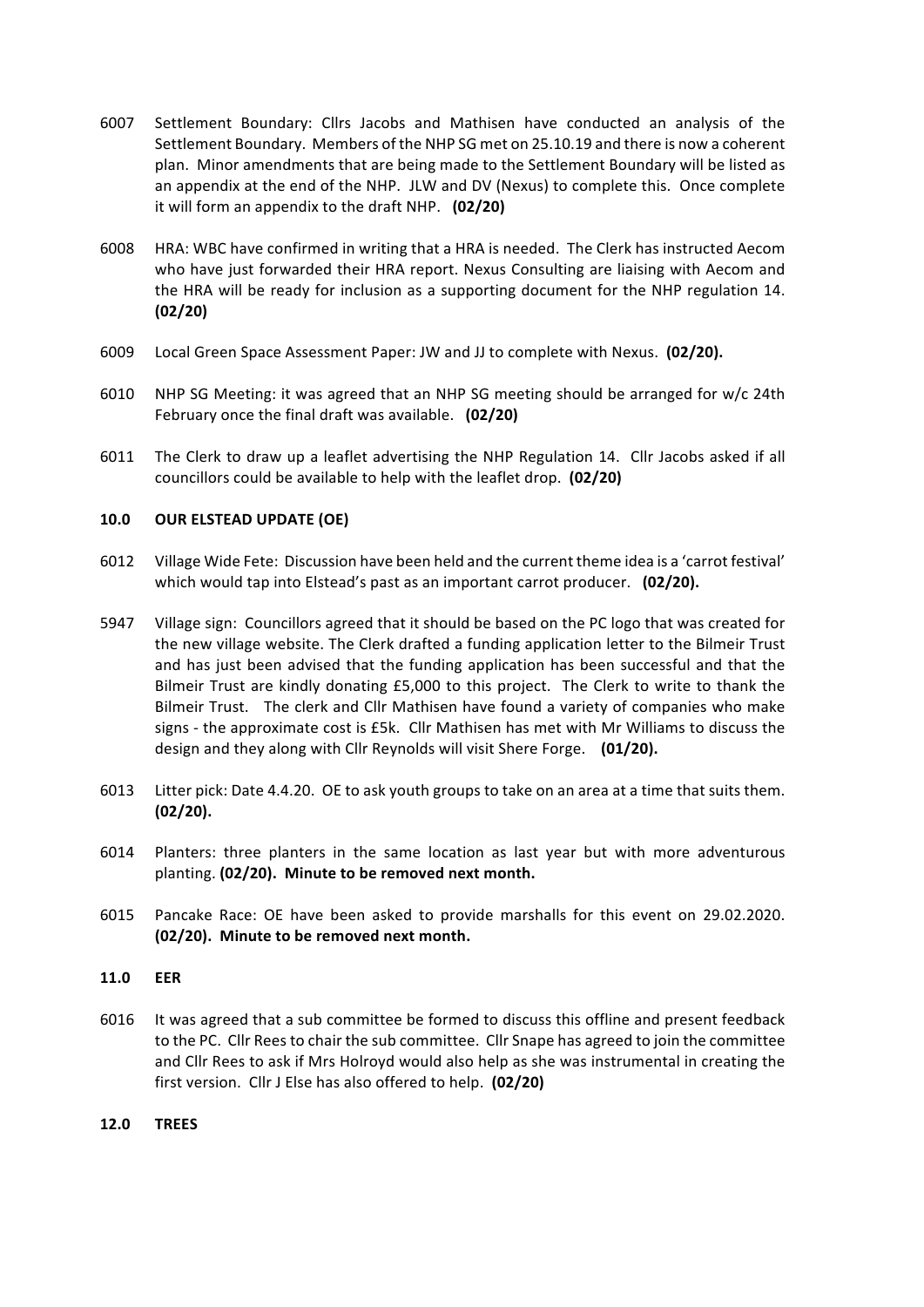6017 The tree survey that had been commissioned by the clerk was conducted in December and the clerk has just received the report. Following the extensive tree works which had been undertaken over the past year the report showed that a lot less remedial work is required. Recommended work is grouped in priorities with priority 1 (p1) works needing to be carried out within 2 months, Priority 2 (p2) works to be carried out in 6 months and priority 3 (p3) works to be carried out in 6-12 months. Of the Parish trees assessed 1 x tree =  $p1$ , 9 x trees  $=$  p2 and 19 x trees  $=$  p3 and 79 trees require no further action. Councillors agreed that all remedial work should be carried out immediately even if p3. The clerk contacted  $1<sup>st</sup>$  Call to arrange a quotation for the works however  $1<sup>st</sup>$  Call noticed discrepancies in the survey at Woolfords Lane Cemetery. The Clerk contacted the surveyor who has sent through the correct report for the cemetery but there were still questions over the rest of the survey. The clerk to arrange a meeting with the surveyor and tree surgeon to ensure that the survey is accurate. A quotation for the works will be presented in the March meeting. The invoice for the company who conducted the survey to be held until the PC is confident that the survey has been conducted thoroughly. **(02/20)** 

# **13.0 PLAYGROUNDS**

- 6018 The up to date playground report has been received. The report highlights that the slide at Burford Lodge rec is slightly buckled. The clerk liaised with the playground report author who was unable to provide contact details for the 'hirst' slide manufacturer and there are no details for the company online. The clerk advised that the cost of a replacement slide is £12k. Cllrs agreed that if the slide is buckled and cannot be repaired it should be removed until the PC can organise a replacement. The clerk to contact other playground manufacturers to see if they can repair the slide and if this is not possible the clerk to ask RK if he can remove the slide. Cllrs approved for  $4 \times$  flat swings to be replaced at £256.93. NB installation charge will increase as this is based on the seats being replaced at the same time as the slide. (02/20).
- 6019 The clerk to forward a template visit report to cllrs. Cllrs with rec responsibility were reminded that the playgrounds must be checked monthly ideally just before the PC meeting. **(02/20). Minute to be removed next month.**

# **14.0 INSURANCE PREMIUM**

6020 The proposal from Zurich for the PC's insurance premium is  $£100$  higher versus last year. The clerk contacted Came & Co for a comparative quote and their quote is c£500 cheaper however a separate play inspection contract will need to be obtained. The PC has confirmed it is happy to go with Came & Co as they have the lower quote subject to the policy being like for like. (02/20).

# **15.0 DEFIBRILLATORS**

6021 Defibrillators: following the lengthy discussion at the last PC meeting it was agreed that the clerk would take advice on the defibrillators via professional bodies. Four people from different medical groups were asked and all agreed that there is no legal height restriction for an AED, the height is dependent on a number of factors and accessibility. The cabinet that professionals recommend is the Defib Safe 2 by Wel Medical. The PC had agreed in the January meeting that it would install signage next to the three defibrillators explaining what to do plus include the location address and postcode. The PC had also agreed to install PIR lighting above the defibrillators at Burford Lodge Rec and Thursley Road Pavilion. The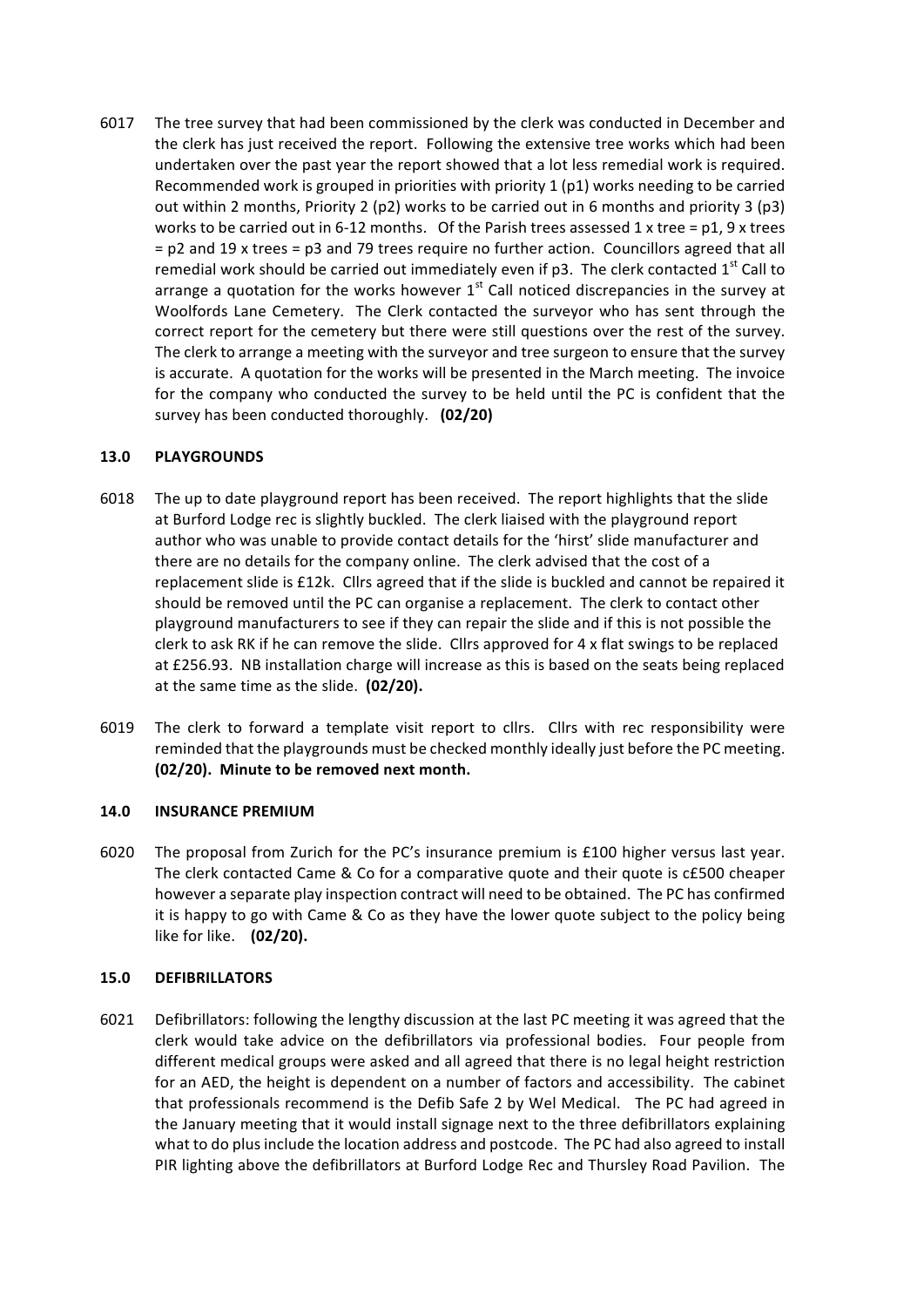clerk had obtained the the following costs: PIR lighting at £120 plus vat per location, signage at c£50 per sign and a replacement cabinet Defib Safe 2 from Wel medical at £500 plus VAT per cabinet which the PC approved in accordance with the 'Availability of Debrillators Bill' (2019). It was agreed that the clerk should order a new cabinet for Thursley Road Rec. The Clerk and Mrs Holroyd to draft some wording for the signs. The clerk advised councillors that the cabinets are lit so it may not be necessary now to install PIR lighting. (02/20)

6022 The Clerk advised councillors that the locking motor needs to be replaced on the defibrillator cabinet at Burford Lodge Rec. The clerk had received a quote of £90 plus the cost of returning the cabinet with an estimated repair time of two weeks. The clerk had asked how long the replacement motor would last but the manufacturer would not confirm. It was agreed that the cabinet should be replaced with the new model agreed in minute 6021. The clerk to order and arrange for installation. A resident has offered to fund this cabinet and the PC thanked the resident for their generosity. (02/20).

### **16.0 BONFIRE HILL**

6023 Leaflets have been circulated to all villagers regarding proposals for the development of Bonfire Hill. The proposal is for 30 x 2/3 bedroomed affordable homes to be built on the lower slopes. The leaflet invited feedback and comments. Councillors agreed that it would not be appropriate to respond at this time and instead The PC will give it due consideration at the planning meeting when the application is formally presented for discussion. (02/20) **Minute to be removed next month.** 

#### **17.0 PARKING IN SPRINGFIELD**

6024 The Clerk explained that she had received correspondence from residents in Springfield complaining of issues with people parking on verges. The Clerk had shared this with Cllrs Elses who in turn took it up with WBC. A letter was sent to residents asking them not to park on verges. The Clerk has been contacted by residents who are unhappy at being told not to park on the verges. Councillors agreed that nothing more can be done in this instance. (02/20) Minute to be removed next month.

# 18.0 **FLOODING, DRAINAGE AND DITCHES**

6025 The issues in Elstead associated with flooding, fluvial, pluvial and groundwater are well documented. Many ditches need attention but there is a lack of finance to undertake such work and a lot of drainage is either inadequate or broken. It was clarified that the responsible bodies are: The Environmental Agency (responsible for Sandford Brook), WBC (land drainage), SCC (local lead for flood authority). It was agreed that this topic would be discussed further at the March meeting. (02/20)

# **19.0 DIRECTIONAL SIGN ON THE VILLAGE GREEN**

6026 The directional sign on the village green is damaged and beyond repair. The Clerk advised councillors that it is the responsibility of the Parish Council to replace it. The Clerk showed examples of signs to councillors. One was a more basic 'bus stop' style which would cost £621. The alternative was a sturdier metal design at a cost of £1,600. The Clerk advised that the metal one would be more durable and smarter especially as OE would like to make more of a feature of The Green with a village sign and flower tubs. Councillors agreed a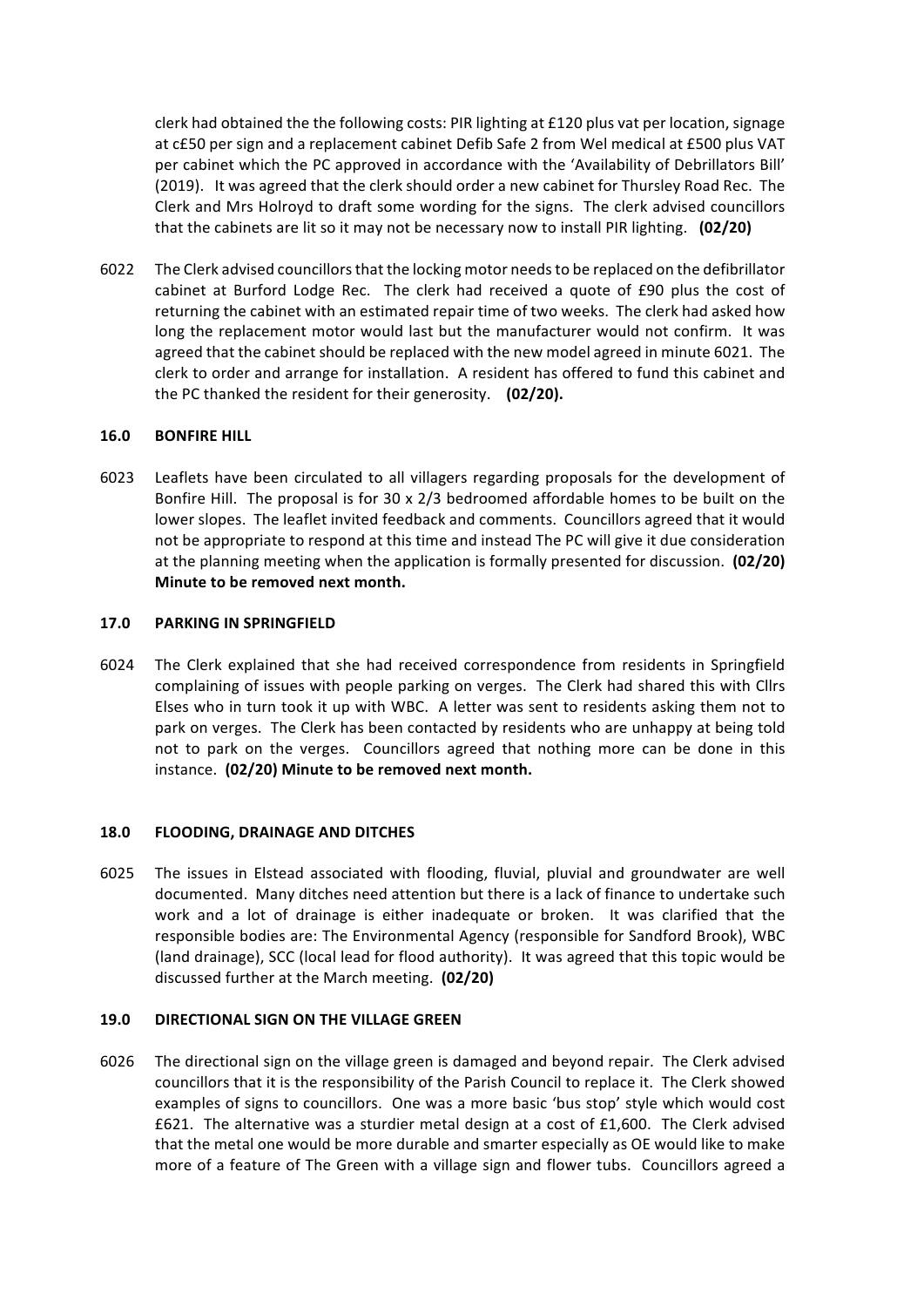budget of £1,600 maximum and asked the clerk to course some more samples to approve at the March meeting. (02/20)

### **20.0 PARISH ASSEMBLY**

6027 Councillors discussed the Parish Assembly which is scheduled to take place on 29<sup>th</sup> April. It was agreed that the following groups would be invited to give an informal presentation: Help in Elstead, St James Primary School, EVAA and The Sharks. The clerk to confirm what type of refreshments may be served in the URC hall. (02/20)

# **21.0 REPORTS AND CORRESPONDENCE**

- 6028 Standards Committee councilors agreed that they would give both their votes to support Cllr Reynolds to be elected onto the stands panel. The clerk to advise WBC. (02/20). **Minute to be removed next month.**
- 6029 The St James PTA will not allow the pancake race to use their insurance. The clerk has checked the c insurance which would cover the event at no extra charge as long as the PC is one of the organisers. Councillors agreed to this. The poster artwork to be amended to reflect this. (02/20). Minute to be removed next month.
- 6030 There have been a number of cemetery enquiries which have taken a lot of the clerk's time to deal with. (02/20) Minute to be removed next month.
- 6031 A resident has raised the issue of the height of some properties at Water Meadow Place which Cllr Else is looking in to. (02/20)

# **22.0 ACCOUNTS FOR PAYMENT**

# **ACCOUNTS FOR PAYMENT - FEBRUARY 2020**

| Payee               | Cheque no | <b>Purpose</b>                 | Amount  |
|---------------------|-----------|--------------------------------|---------|
| <b>HMRC</b>         | 4038      | <b>PAYE</b>                    | £388.24 |
|                     |           |                                |         |
| Juliet Williams     | 4039      | Salary                         | £499.00 |
| Juliet Williams     | 4040      | Salary                         | £445.23 |
| Juliet Williams     | 4041      | Expenses and working from home | £19.50  |
| <b>HMRC</b>         | 4042      | <b>PAYE</b>                    | £102.00 |
| <b>SSE</b>          | 4043      | <b>Burford Lodge Rec</b>       | £70.15  |
| Patrick Murphy      | 4044      | <b>Chairman's Allowance</b>    | £225.00 |
| Leif Davidsen       | 4045      | <b>Councillors Allowance</b>   | £30.00  |
| Jane Jacobs         | 4046      | <b>Councillors Allowance</b>   | £30.00  |
| Roger Gardner       | 4047      | <b>Councillors Allowance</b>   | £30.00  |
| John Mathisen       | 4048      | <b>Councillors Allowance</b>   | £30.00  |
| <b>Richard Rees</b> | 4049      | <b>Councillors Allowance</b>   | £30.00  |
| Diane Snape         | 4050      | <b>Councillors Allowance</b>   | £30.00  |
| Jessica Webster     | 4051      | <b>Councillors Allowance</b>   | £30.00  |
| Stefan Reynolds     | 4052      | <b>Councillors Allowance</b>   | £30.00  |